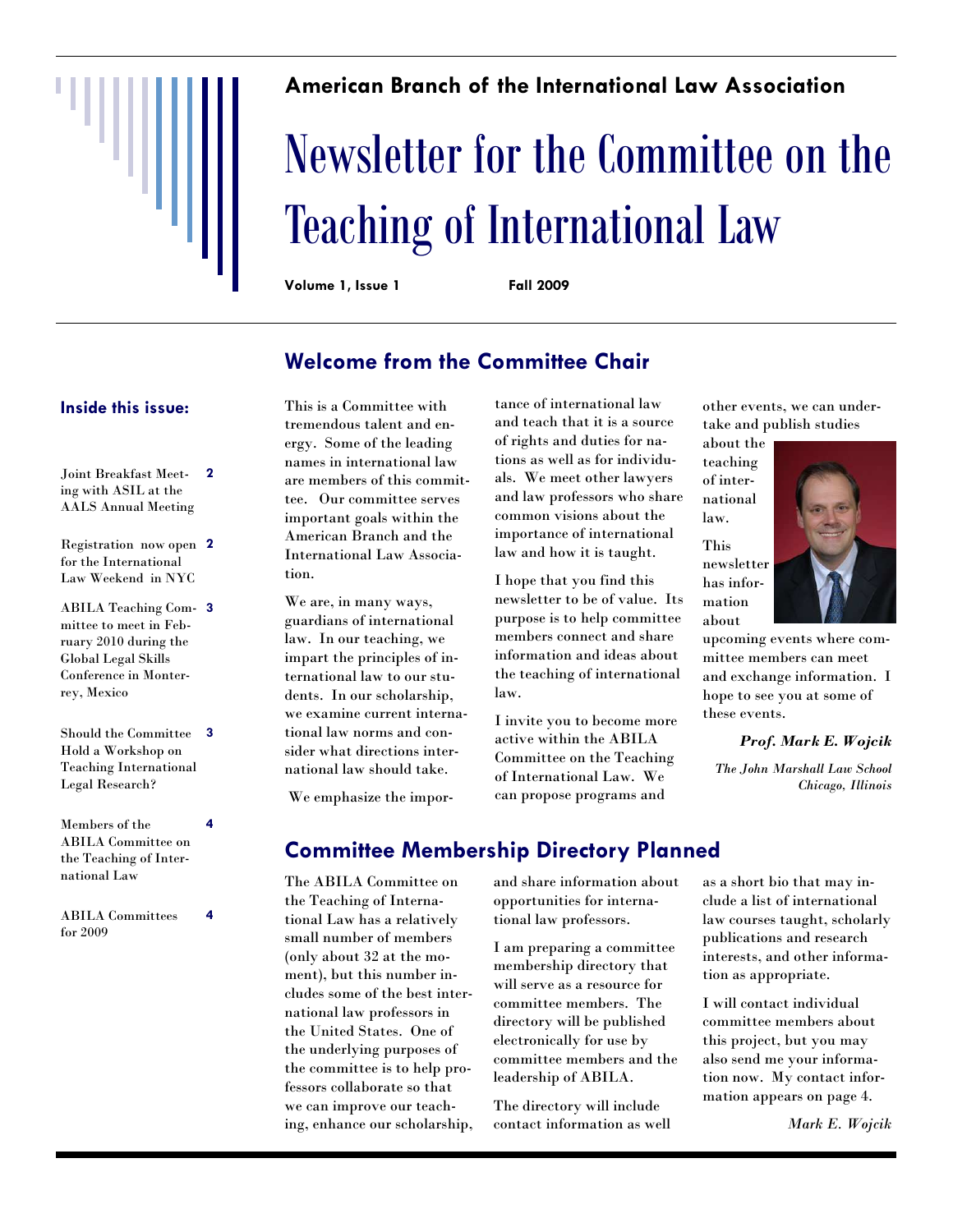#### **Page 2 Newsletter for the Committee on the Teaching of International Law**



#### **ABILA's Teaching Committee Will Have a Joint Breakfast Meeting with the ASIL Committee on Teaching International Law at the AALS Annual Meeting in New Orleans**

One of our sister committees, the American Society of International Law's Committee on Teaching International Law (ASIL-TIL), is organizing a breakfast meeting in New Orleans during the 2010 Annual Meeting of the Association of American Law Schools. Our committee will join them at that meeting.

The ASIL-TIL committee is co-chaired by **Professors** 

**Cindy Buys of Southern Illinois University School of Law** and **Thomas M. McDonnell of Pace Law School.** 



Both are pictured at left.

The breakfast program on January 9, 2010 is intended to focus on **writing and pub-** **lishing international law teaching materials**. It will provide a good opportunity for members of this committee to renew contacts with colleagues in the ASIL Teaching International Law Committee.

**The AALS Annual Meeting runs from January 6-10, 2010 in New Orleans. Information about the AALS meeting is available at www.aals.org.** 

#### **Online Registration Open for International Law Weekend: Challenges to Transnational Governance**

ABILA's annual International Law Weekend will be held in New York City on October 22-24, 2009. The event brings together hundreds of lawyers, professors, diplomats and other representatives of governmental and non-governmental organizations, and law students.

The conference features numerous panels on international law subjects. The cochairs of this years ILW are **Pierre Bodeau-Livinec** (of the United Nations Office of Legal Affairs), committee member **Will Burns** (Editorin-Chief, Journal of International Wildlife Law & Policy), and **Anibal M. Sabater**  (a partner at Fulbright & Jaworski International LLP).

The theme of this year's ILW is "Challenges to

Transnational Governance." Recognizing that economic, political, and social changes of the last decade have reshaped international law, this year's ILW will address challenges posed by these changes with an emphasis on the emergence of "transnational governance" and issues relating to it.

The ILW will take place at the Association of the Bar of the City of New York (42 West 44th Street) on October 22, 2009. On October 23-24, the ILW will be held at Fordham University School of Law (140 W. 62nd Street).

A block of rooms has been reserved at the Holiday Inn Midtown (440 W. 57th Street), which is located between the Association of the Bar of the City of New York and the Fordham University

School of Law. A discounted hotel room rate of \$217 is available until October 1st for individuals who identify themselves as part of the ILW Conference and who use Group Code XLW.

A Friday evening reception will be hosted by the Permanent Mission of the United Kingdom to the United Nations. Advance registration is essential and space may be limited. There is a minimal fee to attend the reception.

Registration for the ILW is free for members of ABILA, the ABCNY, any cosponsoring organization, and for law school and other graduates. For others, registration is a modest \$75.00 for the three day event.

**More information about how to register for the conference is available at www.ila-**

**Online Registration is open NOW for the International Law Weekend October 22-24, 2009 In New York City**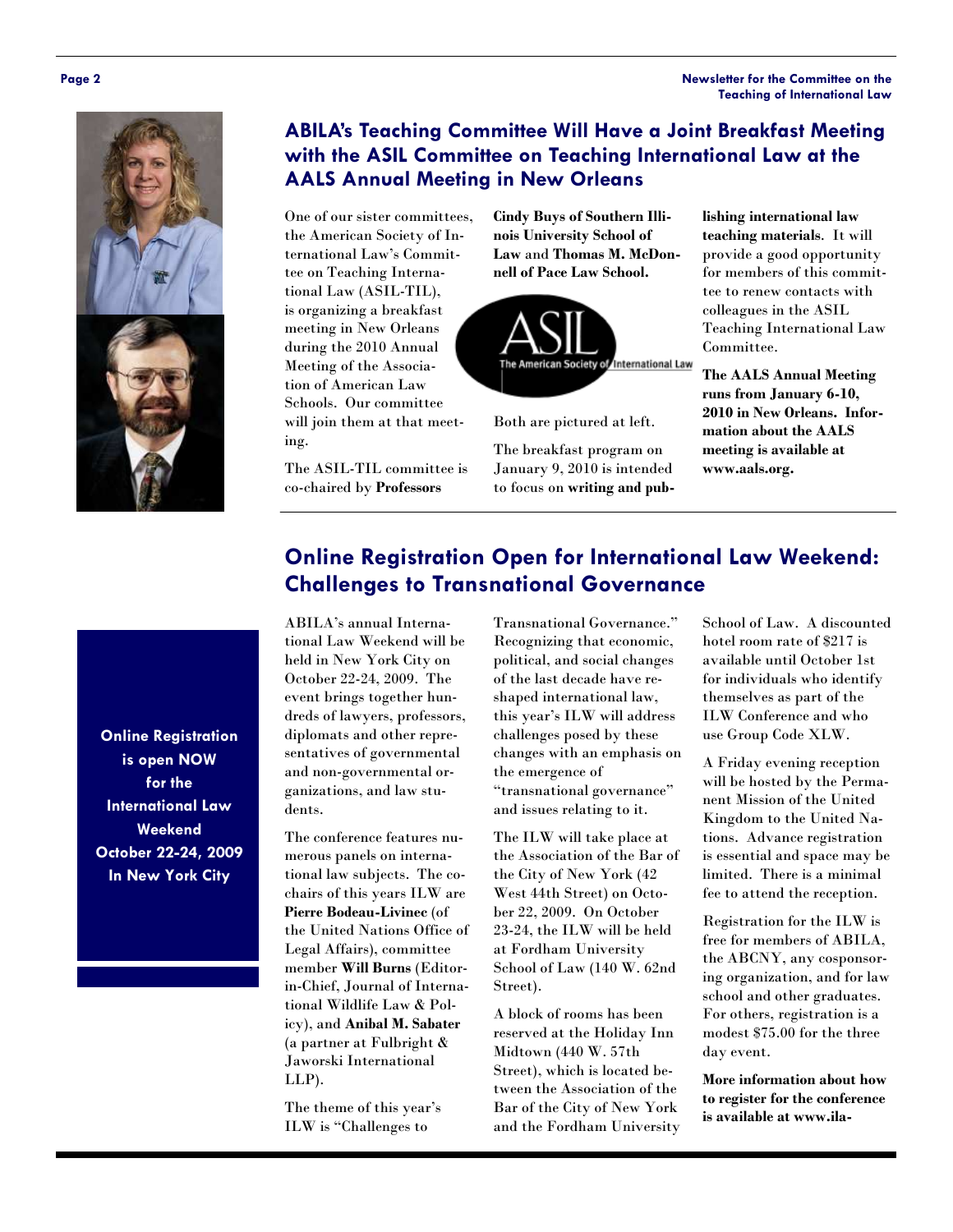#### **ABILA Teaching Committee to Meet in Monterrey, Mexico**

The ABILA Committee on Teaching International Law will hold a meeting in Monterrey, Mexico during the fifth **Global Legal Skills Conference**. The conference, which brings together law professors from around the world, will be held at the Facultad Libre de Derecho de Monterrey on February 25-27, 2010.

The Global Legal Skills Con-

ference focuses primarily on skills education, including teaching Legal English to lawyers and law students who speak English as a second language. The conference also presents an important opportunity to meet law professors from Mexico and other countries.

A call for proposals for possible presentation at the Global Legal Skills Confer-

ence is still open. Further information is available from the website at www.fldm.edu.mx. That website also has an eight-minute video about the conference.

Please contact Mark Wojcik at mwojcik@jmls.edu or by phone at 312-987-2391 for more information.



#### **Ideas for Possible Committee Projects: — Should We Hold a Workshop on "Teaching International Legal Research"?**

We teach our students the fundamentals of international law, including (for example) how to interpret the text of a treaty or how to argue that a treaty is evidence of state practice that can be used to demonstrate a rule of customary international law. Our students learn how to open their documentary supplements to find a particular treaty we're discussing in class.

But if we turned our students loose in a law library, would they necessarily have the skills or knowledge to find a treaty on their own? Would they be able to determine whether the treaty was in force? Would they be able to locate a definitive list of the countries that are parties to a multi-lateral treaty, or to determine whether a country ratified a treaty with any particular reservations, understandings, or declarations?

Locating a treaty is but one example of an international law research problem.

Many of our students do, of course, learn how to research treaties and other sources of international law. We know this is true simply by looking at the excellent quality of the memorials drafted for international law moot court competitions.

But when I think about the students who are not competing in an international law moot court competition, I wonder whether those students would be able to locate international law sources.

Our ABILA Committee on the Teaching of International Law can undertake a number of projects, including proposing panels and holding workshops on topics related to the teaching of international law. Should the teaching of international legal research be one of the

topics that we explore?

I believe that exploring international legal research as a topic may be one that would benefit our students. I also believe that greater attention to that topic may help us in our own scholarship and teaching.

I invite your comments on the question of whether our committee should organize a workshop on teaching international law research. I also welcome your suggestions for other topics of projects that the committee might undertake in the coming year.

Please contact me with your views. (My contact information appears on page 4 of this newsletter.)

> *Prof. Mark E. Wojcik The John Marshall Law School — Chicago*

**Should the teaching of international legal research be a topic that our committee should explore?**